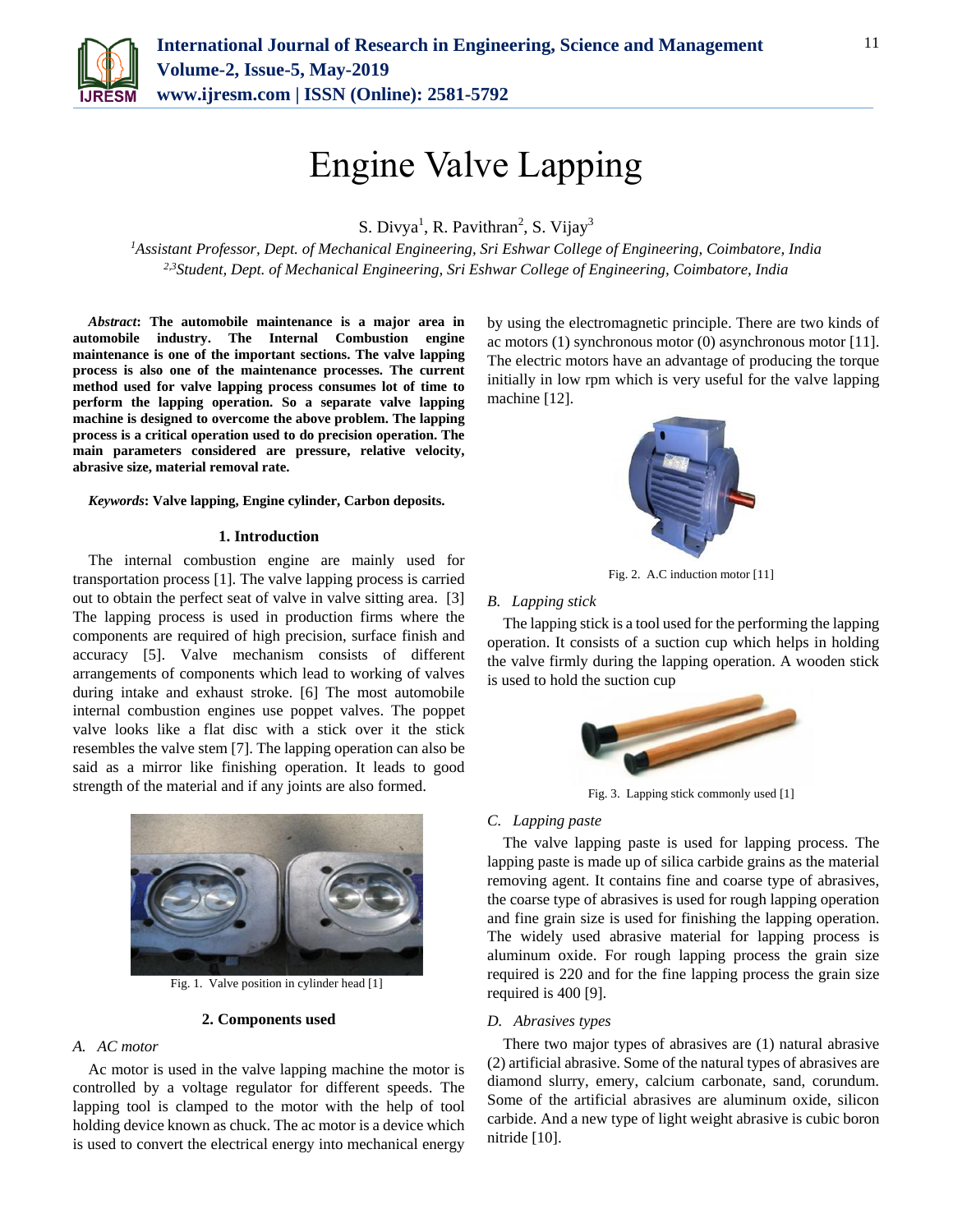

## *E. Machine vise*

The machine vise is a work holding device. There are many types of vises such are (1) bench vise (2) wood working vise (3) swivel vise (4) angle vise (5) universal vise. But angle is specifically used so that the angular lapping operation can also be performed for the valves which are positioned in certain angular position [15], [16].

## *F. Engine valve*

The engine has mainly 2 valves an inlet and an exhaust valve. The most common used valve is a poppet valve. The valves play a major role in the operation of the internal combustion chamber. The exhaust valves in the internal combustion engine plays a vital role all the defects in the engine occurs mostly upon the working of the exhaust valve such as pre ignition run on etc. [13]. The carbon deposits over the exhaust valve are more on the compression ignition engine which are commonly said to be diesel engine. Other than the carbon deposits there may be burs and other deposits [14].

### **3. Literature review**

[1] Ayodhya Abeysekara A good valve seat insures the perfect mixture of air-fuel ratio. So valve maintenance is a critical operation which is carried out by skilled operators to avoid the above mentioned problems.

[2] Peter Forsberg Due to the speedy motion of the valve it leads to wear and tear of the engine valves. During compression and expansion stroke (power stroke) the valves must work effectively, so it ensures the tight seal so that the combustion gases don't escape or leaked. So to ensure proper seal the valve lapping process is done.

[3] Xiaobin Le, M.L. Peterson The lapping is an material removal process which removes very fine amount of material by using loose abrasives the abrasive size used for this process is fine abrasive.

[4] Rajesh Ramadas, Saravanasambasivam The lapping process varies from other manufacturing process by the following characteristics (1) the material removal can be done without clamping the component on any work holding devices (2) ultra-precision can be obtained by this process by using very fine abrasives (3) the time taken for the component changing is less (4) work piece of thickness about 0.1mm can be lapped (5) after the lapping process there would be no burs formation and distortion. An experimental design was carried out by taguchi method which results in optimization of lapping and its parameters.

[5] Yuvraj K. lavhale, JeevanSalunke The valves work at high speeds according to the firing order of the combustion gases the components must withstand high temperature such as valve head and valve face which leads the valve to undergo huge thermal stress which results in wear and tear of the valve, poor lubrication.

[6] Mamta R. Zade Here the poppet valve is optimized due to the following advantages (1) simple in construction (2) selfcentering capability (3) the valve is free to rotate about the stem (4) the sealing effectiveness and efficiency can be maintained easily than other types of valves.

[7] S. M. Fulmali, R. B. Chadge, The main factors which has to be considered during the lapping process are as follows (1) surface of the lapping plate (2) speed for lapping operation (3) abrasives type used (4) abrasive size and shape (5) type of binder used (6) material of the lapping plate (7) required force to perform the lapping process (8) strength of the lapping plate.

## **4. Conclusion**

The difficulty of holding the internal combustion engine was solved by designing a component. The newly designed machine replaces the manual labor. The vertical movement of the machine was used to lift the cylinder to accommodate different heights of engine. During the process of the internal combustion engine the valve wear gets induced due to the pressure developed in the combustion chamber. The valve wear pattern may vary different type of valves. This may result in leakage in combustion chamber which decreases the performance of the engine and the loss in the economy. During the lapping process the material removal rate would differ from material to material. At the beginning of the lapping process the material removal rate would be high and lower during the end of the process.

#### **References**

- [1] Ayodhya Abeysekara "Valve Lapping Machine for Internal Combustion Engines," 2015.
- [2] Peter Forsberg "Combustion Valve Wear," 2013.
- [3] Xiaobin Le, M.L. peterson "Material Removal Rate in Flat Lapping," 2018.
- [4] Rajesh Ramadas, Saravanansambasivam "Process variables optimization in lapping of EN8 Material Using Taguchi Method," 2018.
- [5] Yuvraj K. lavhale, Jeevan Salunke, "Over View of Failure Trend of Inlet & Outlet Valve," 2014.
- [6] Mamta. R. Zade "Optimization of inlet valve of IC engine using FEA," 2016.
- [7] S. M. Fulmali, R. B. Chadge "Need of lapping machine for valve component: A case study," 2012.
- [8] SandipDongare, P.A. Narwade "Optimization of IC engine valve for stationary engine on fillet basics," 2017.
- [9] M. R. pratheesh Kumar, B. S. Arun, R. AravindBabu "Optimization of process Parameters in Lapping of Stainless Steel," 2013.
- [10] K. Nohara, K. Yanagihara, M. Ogawa "Study on design of light-weight super-abrasive wheel," 2018.
- [11] Pavan Kumar V. Kulkarni, S. R. Basavaraddi "Design Optimization of Electric Motor Frame and Its Study for Thermal, Dynamic and Modal Stability," 2016.
- [12] S. S Siaraju N. devarajan, Fernando J.T.E Ferreira "Performance Improvement of Induction motor by using Particle Swarm Optimization" (2013).
- [13] Prasanth. P. S, K. Maharaja, "Optimal selection of valve material for C I engines using ANSYS," 2016.
- [14] Muhammad Imran Khan, Muhammad Arsanal Khan, Abdul Shakoor, "A failure analysis of exhaust valve from a heavy duty natural gas engine," 2017.
- [15] K. M. Viramgama, R.D. Makwana "A study on design of fixture for valve body for CNC machine," 2014.
- [16] M. Nataraj, R. Rajanayagam Alex, S. Ravindran, J. Ajith Kumar, "Design of angular way drilling machine," 2018.